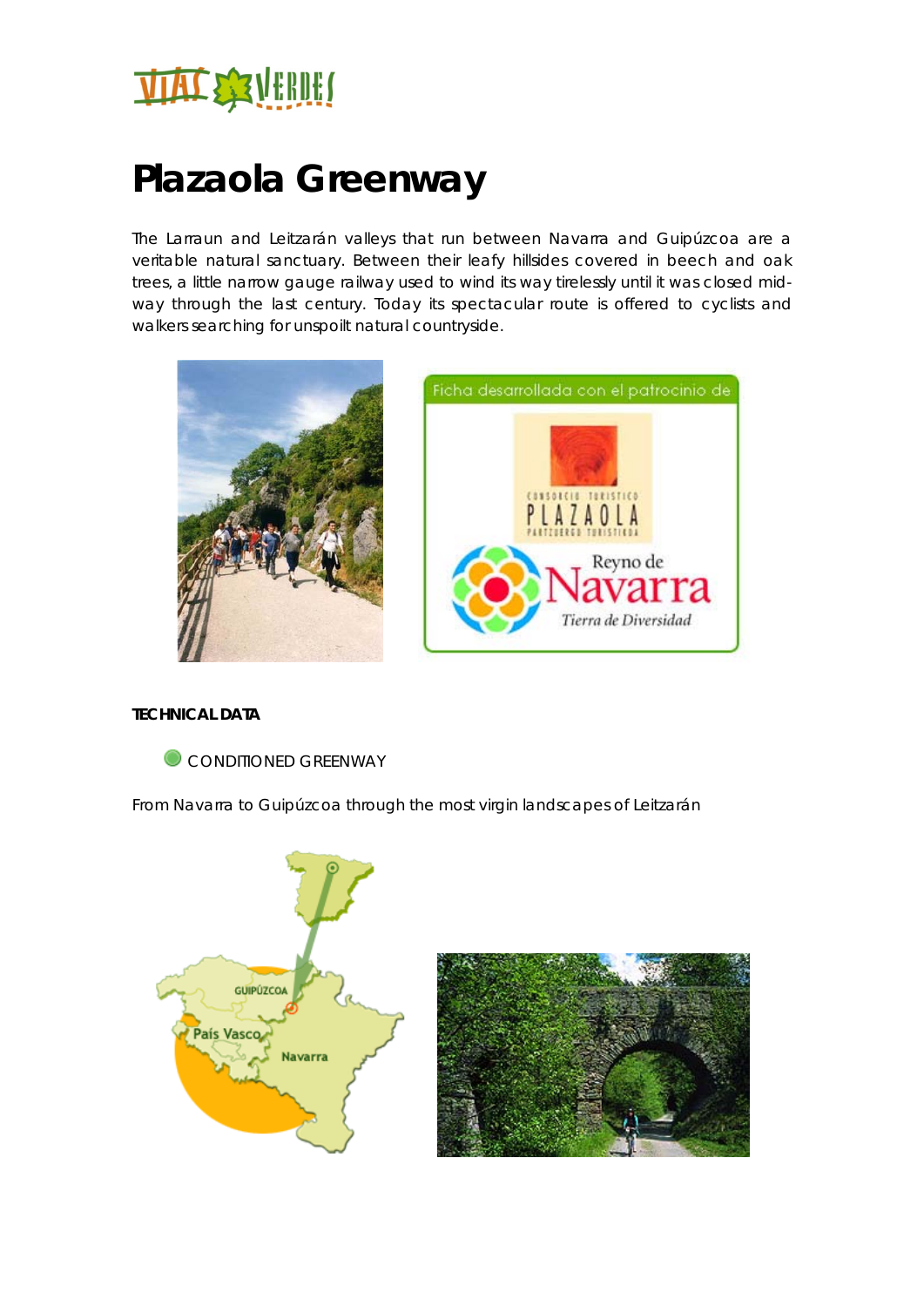

# **LOCATION**

Between Lekunberri (Navarra) and Andoain (Guipuzcoa) NAVARRA-GUIPÚZCOA

**Length:** 44 Km



\*Mugiro-Uitzi (7 Km): Suitable, with ocasional steepy slopes Tunnel of Uitzi- to the provincial border (12 Km): Conditioned Provincial border -Andoain (17 Km): Suitable, but with difficulties (potholes and mud) Andoain metropolitan zone (4 Km). Suitable

# **Type of surface:**

Mugiro Uitzi-(7 km) Compacted earth Uitzi Tunnel -provincial border (12 km) Compacted earth Provincial border -Andoain (17 km) Non-conditioned compacted earth Andoain Metropolitan Zone (4 km). Compacted earth Tunnels of Uitzi and Tellería: Non conditioned

#### **Natural landscape:**

Valleys with atlantic forests and pine reforestation forests. The Valley of Leitzarán is listed as a Natural Biotope

#### **Cultural Heritage:**

Popular architecture of Mugiro, Lekunberri and Leitza. Astuitza House. Tower (XVI) in Andoain

# **Infrastructure:**

Greenways in tranches: Mugiro-Uitzi; Tunnel Uitzi-Leitza- Provincial border. The rest is a continuous platform without conditioning. 41 tunnels.

#### **How to get there:**

Lekunberri, Leitza, Areso y Uitzi: bus companies La Ronncalesa, Mugiroarra, Leizarán y La Burundesa

Andoain: Renfe short distance from San Sebastián.(\*) Please ask the conditions of bike admittance in Renfe train

# **Connections:**

San Sebastián: 17 Kms. to Andoain Pamplona: 48 Kms. to Leitza y 33 Kms. hasta Lekunberri

**Maps:**  Military map os spain. 1:50.000 scale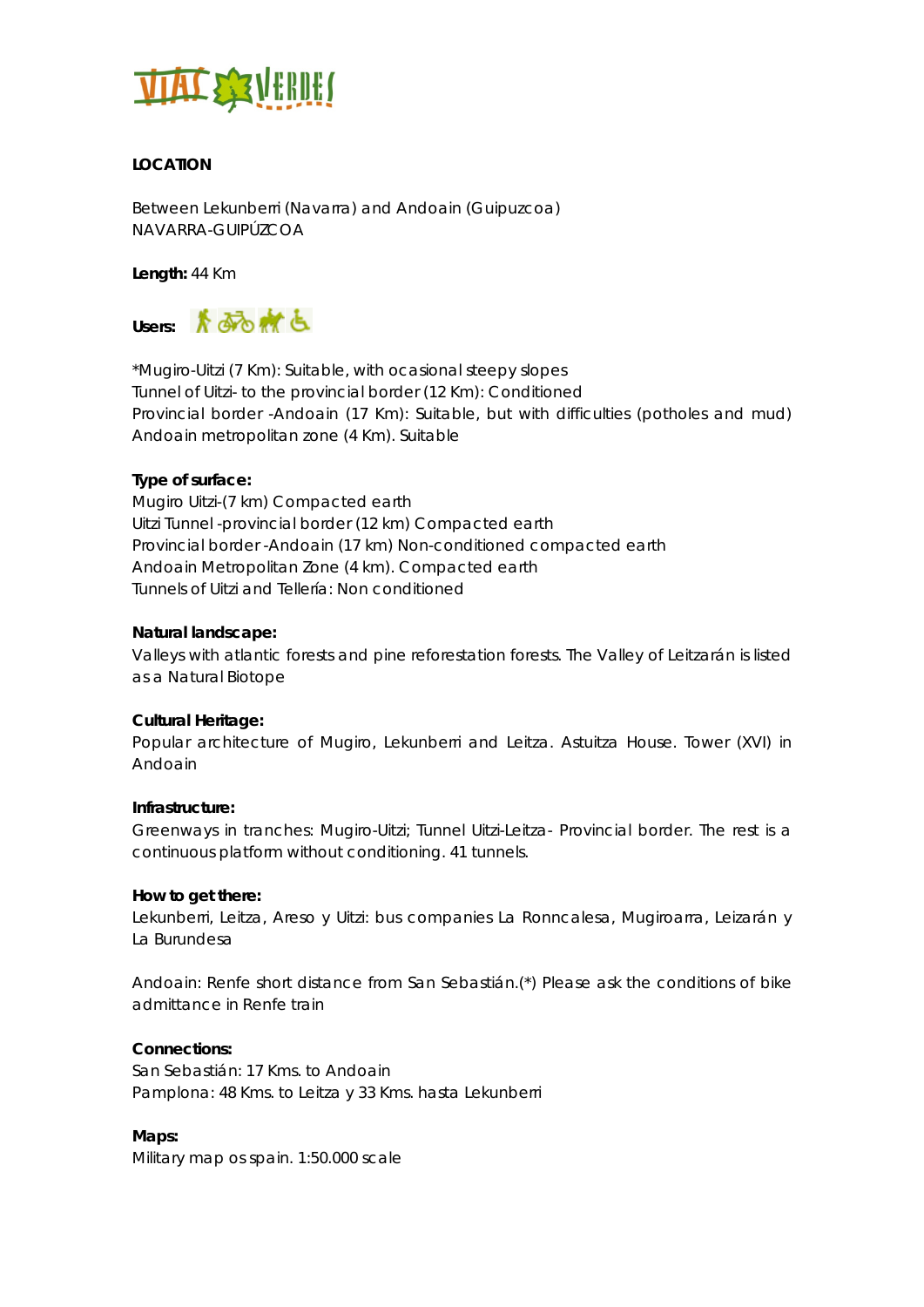

946,947,968 sheetsOfficial road map of the Ministry of Public Works. Ministerio de Fomento

Mapa Consorcio Turístico del Plazaola

More information on the Greenways guide Volume 1

# **DESCRIPTION**

#### Km. 0 / Km. 5 / Km. 8 / Km. 18 / Km. 33 / Km. 40

The Larraun and Leitzarán valleys that run between Navarra and Guipúzcoa are a veritable natural sanctuary. Between their leafy hillsides covered in beech and oak trees, a little narrow gauge railway used to wind its way tirelessly until it was closed midway through the last century. Today its spectacular route is offered to cyclists and walkers searching for unspoilt natural countryside.

#### **Km 0**



The Greenway is fully developed on the Navarra side of the route (except for the Uitzi tunnel) and is soon to be developed on the Guipúzcoa side. It is a fascinating trail that runs through the Imotz, Larraun, and Leitzarán valleys.

The Greenway starts in Lekunberri, the capital of the Larraun valley. The actual starting point is the town's

station, which has been tastefully restored and is now home to the local Tourist Office and the Plazaola Tourism Consortium. It is an ideal place for travellers to pick up some good, practical information about the Greenway and the surrounding area. And there is another attraction at the station (especially for the younger visitors): an old Eusko Tren railway carriage, called the Vagón de los Juegos (Games Carriage) has been restored and refurbished as a fun and learning centre. It is an original way for children to learn about the railway and discover the history of the Plazaola train.

There is a preliminary section of Greenway for cyclists and walkers to make a "there and back" trip, which leaves the station in the direction of Pamplona and goes as far as the little village of Mugiro. This 2 km section is an ideal warm-up for the trail awaiting us.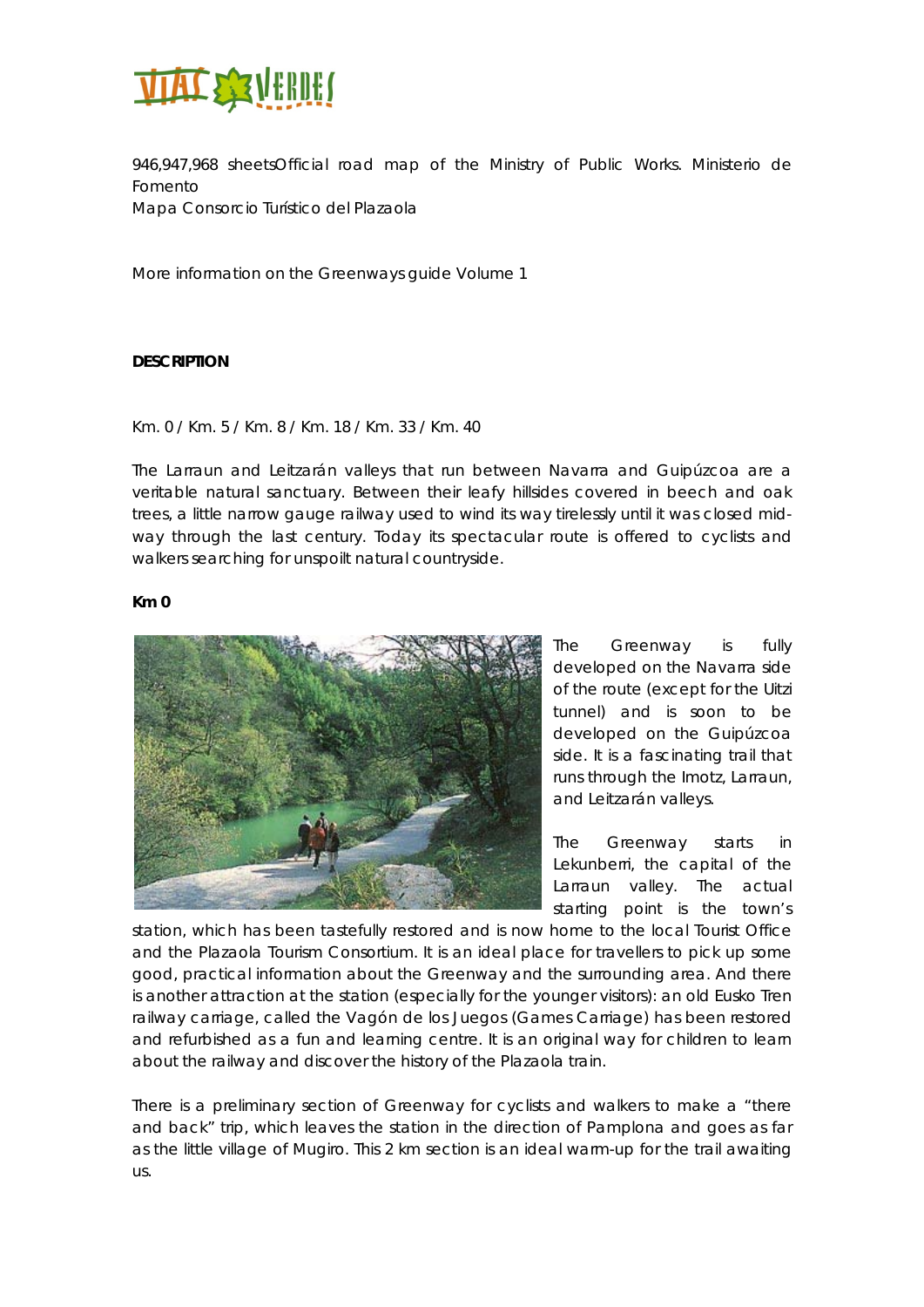

From Lekunberri station we start to climb gently up to the station at Uitzi. On the way we pass through a seemingly endless forest and the first three tunnels of the 39 we will find en route. We need to take care when exiting the first tunnel because immediately afterwards there is a detour to avoid the A-15 motorway. We need to drop down and pass under the A-15 using an underpass, and there is a steep (but short) climb back up to the original route

#### **Km 5**



At Km 5 we come across the first buildings of Uitzi station, situated at the entrance to the 2.7 km long tunnel of the same name. After two years of closure and reclamation works finally opens the end of 2010.

For those not wishing to venture down this long tunnel there is an alternative route: we take a track leading off the road at km 12 which, after a steep climb, leads us back to the Greenway at the exit to the tunnel. Four

kilometers marked with white paint, which pass through the town of Uitzi, deviating end of town to the right to ascend a path that leads to the watershed of the Cantabrian and the Mediterranean. Earn 200 meters of altitude and is not recommended for bicycles.

From the northern end of the Uitzi tunnel to the Leitza tunnel (600 metres long and equipped with lighting), seven small tunnels allow us to continue along the original railway route avoiding the centre of Leitza, a pretty town featuring large stone houses and flower decorations. After another two tunnels, also with lighting, we reach the Tellería tunnel, which is currently impassable due to a cave-in. After several years down a road to reproduce the original design, the summer of 2010 finally opens an alternative path to the tunnel without slope or danger to users.On the other side of the tunnel is Leitza station, with two of its buildings rehabilitated in 2009. Visitor use is expected of them by 2012.

After crossing the stone viaduct at Leitza we say goodbye to the Leitza valley and enter into the lush Leitzarán valley. We have to pass beneath elevated sections of the A-15 (the Leitzarán motorway) on two occasions before arriving at the old station of Plazaola (Km. 18) dilapidated.

#### **Km 18**

Plazaola station, the first of the old mining railway, stands at the border between Navarra and Guipúzcoa and is also the end of the developed Greenway. The rest of the route is perfectly viable (though not developed as a Greenway) as far as Andoain. Soon this Basque Country part of the route will offer the same conditions as the Navarra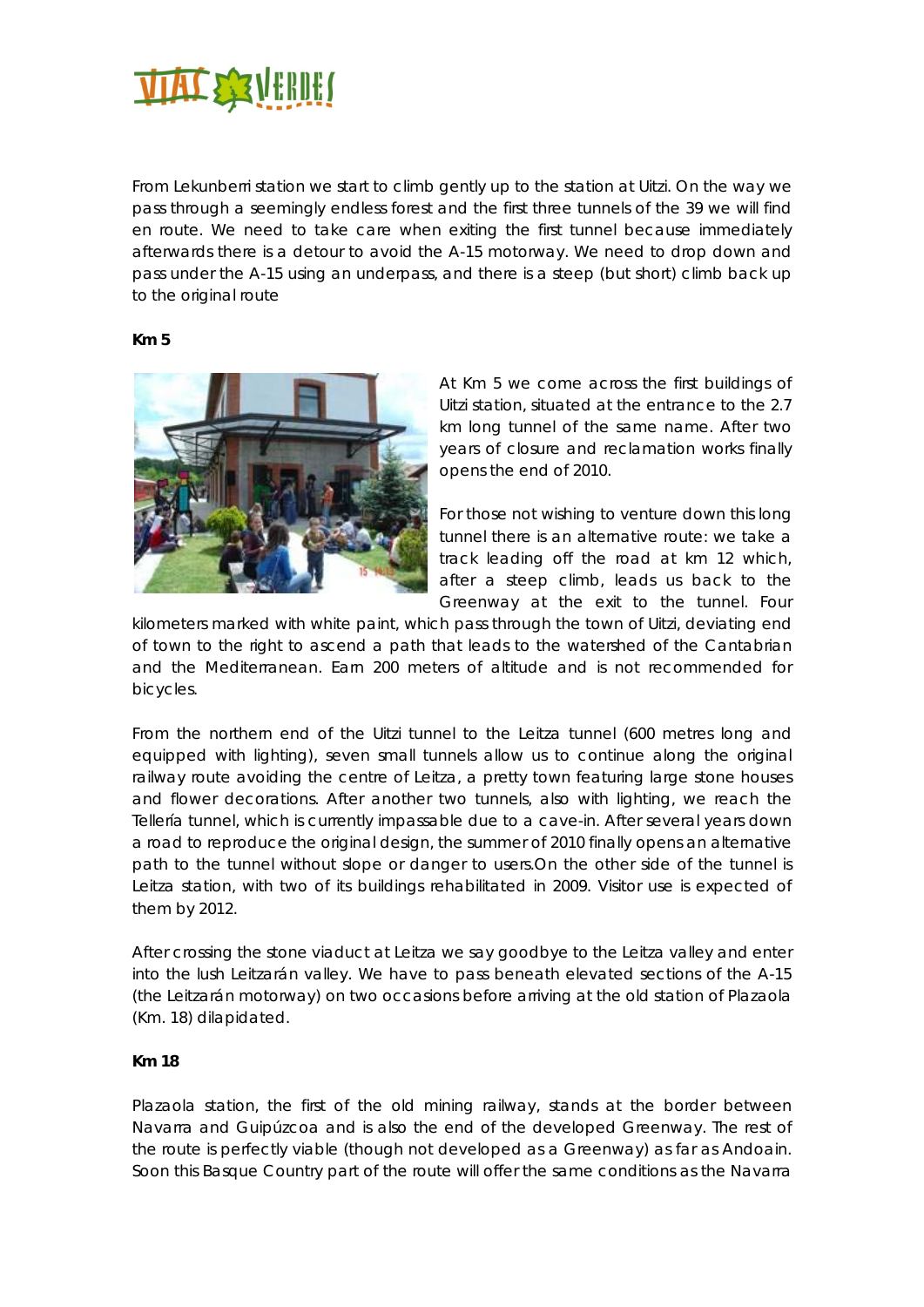

section, thanks to the restoration and refurbishment work being carried out by the Andoain Town Council. Evidence of this work can be seen in the recently installed lighting in the tunnels along the Guipúzcoa part of the trail.

The landscape also changes as the gradually valley closes in, forcing the old railway to run parallel to the river Leitzarán. One kilometre into Guipúzcoa and just 50 metres away from the Greenway are the Plazaola mines (or to give them their registered name, the Bizkotx mines), which were the original reason for the Plazaola railway. They are well worth a visit for anyone interested in industrial archaeology.



#### **Km 33**

The Leitzarán valley is heavily exploited for its wood so at certain times of the year we may come across heavy vehicles (logging trucks) along the way. The waters of the river Leitzarán are also exploited, as evidenced by the many sluices and canals along the water course. One of the surprises of the route is precisely one such canal, which crosses perpendicular to the valley on a spectacular stone aqueduct. The water carried by this canal feeds the Ameraun power station, at km 33, where there is still a modest railway halt.

#### **Km 40**



The Greenway continues on its way until we reach a blocked off tunnel which forces us to make a detour down a wide track to the riverside, next to one of the many medieval bridges that cross the river. Next, we pass through a place called Matxinbarrena where, dozens of metres below our feet, the river flows over a series of waterfalls between the densely forested valley sides.

The presence of a growing number of cyclists and walkers tells us that we are approaching Andoain. A tunnel with an "anti-car" barrier signals the start of a pedestrianized section of the Greenway, where the surface is concrete and there are benches and a training circuit for joggers.

Up until now, after Km 40, the town of Andoain had overrun the railway line, but now work is being done to recover a section of over 3 km inside the town that will take us to the Town Hall Square. Here, in the shadow of the church, we can watch pelota players demonstrating their skill against the fronton wall.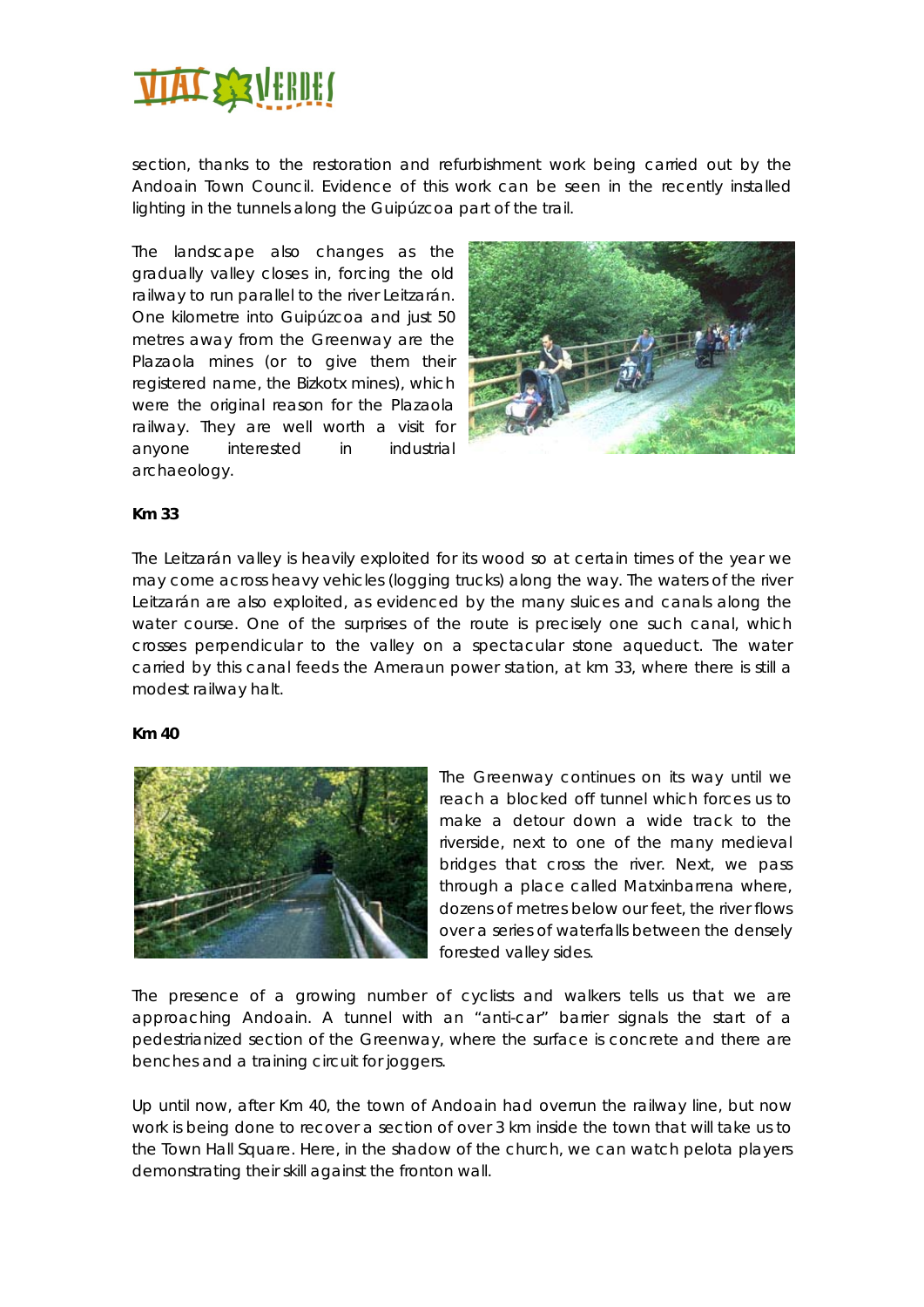# **TIAL SEAVEBIEL**

**MAPS**



**PROFILE** 

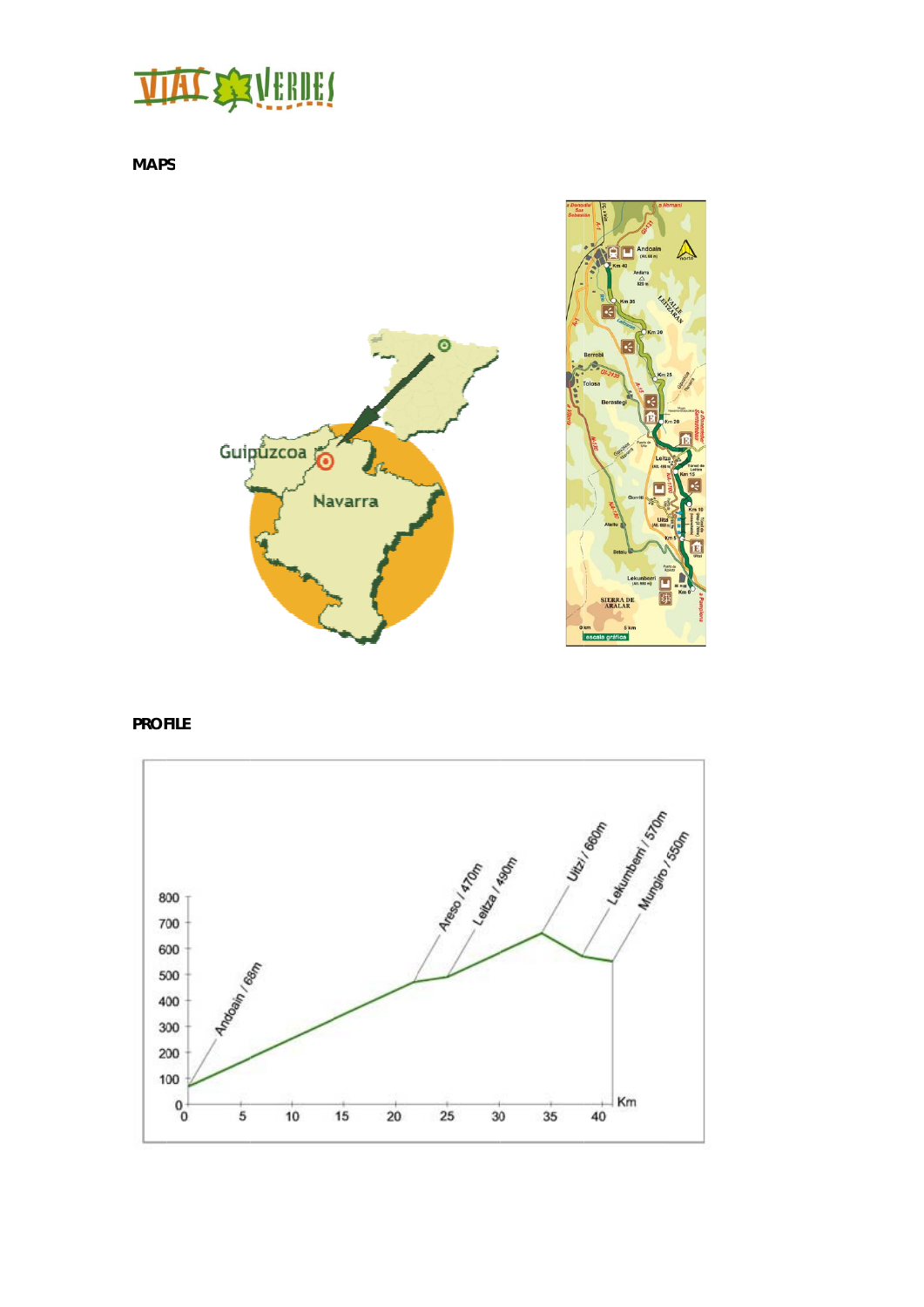

# **RAILWAY HISTORY**

El ferrocarril del Plazaola, que unía las ciudades de San Sebastián y Pamplona, tuvo sus inicios como un modesto ferrocarril minero que comunicaba las minas de Plazaola con la estación del Ferrocarril del Norte en Andoain.



Este primer trazado fue el soporte para una ulterior ampliación en 1914 hacia San Sebastián y hacia Pamplona. El nuevo ferrocarril, de ancho métrico, se diseñó para viajeros y mercancías, teniendo siempre una modesta historia. Tras la guerra civil la situación económica de este ferrocarril, que no era muy espléndida, fue tornándose crítica. Por fin, las riadas del año 1953 se llevaron algunos puentes del ferrocarril y parte de la vía, circunstancia que sirvió como excusa definitiva para el cierre del ferrocarril.

#### **INTERESTING DATA**

- 1. Festivals and holidays
- 2. Accommodation
- 3. Eco-tourism
- 4. Managing Authority
- 5. Town Councils
- 6. Emergencies
- 7. Coaches & buses
- 8. Railway



# **Festivals and holidays**

Uitzi From September 29 to October 1 San Miguel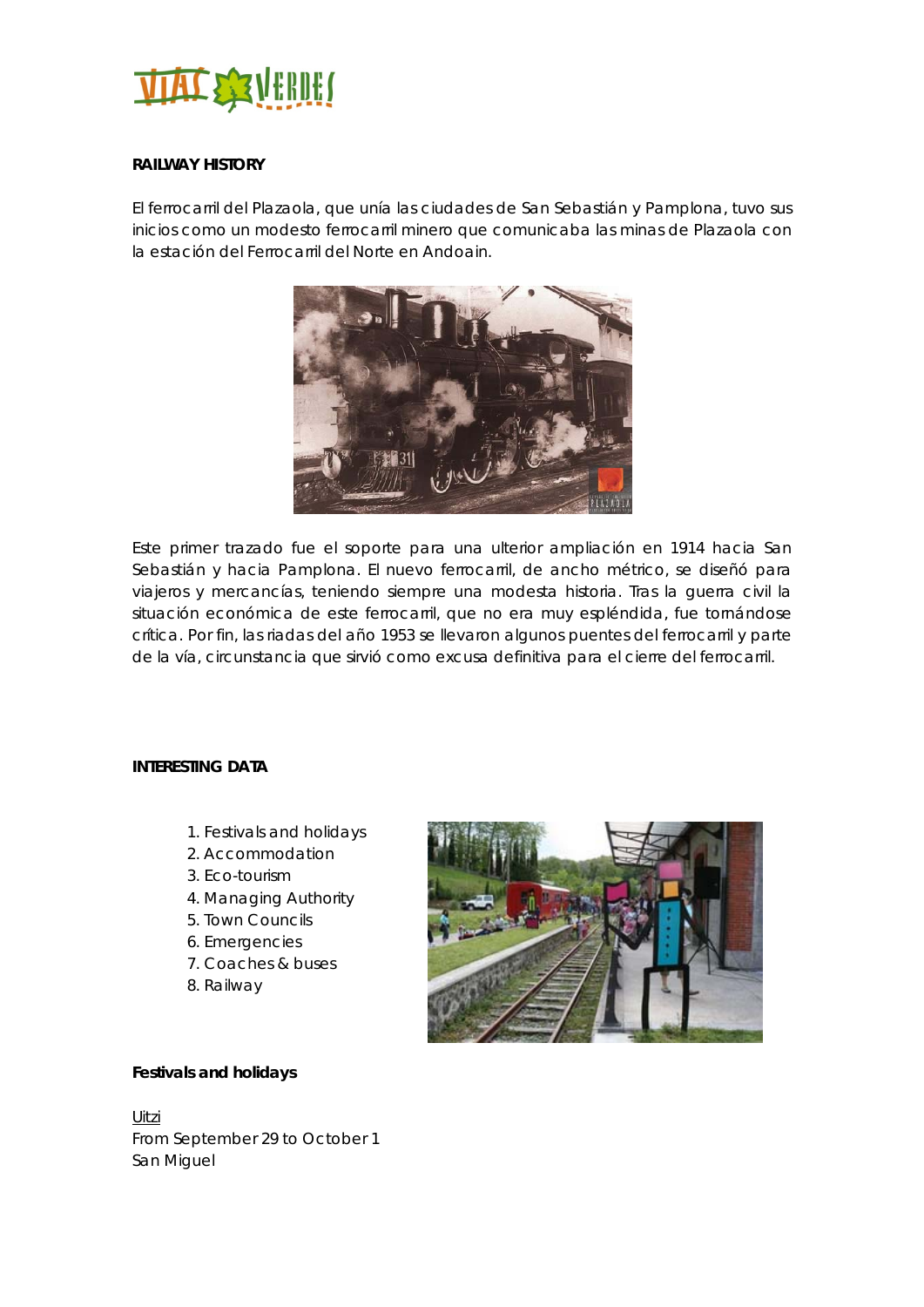

Leitza Last Sunday in January Carnavales

August 10 to 15 San Tiburcio

Andoain June 24 San Juan

May 3 Santa Cruz

Mugiro June 29 San Pedro

**Lekunberri** October 12 La Pilarica

**Berastegui** August 10 San Lorenzo

**Elduaien** September 8 La Natividad

Villabona July 25 Santiago

# **Accommodation**

Leitza Hostal Jai-Alai Ostatua Tel. 948 51 07 35 www.jai-alai.es e-mail : info@jai-alai.es

HS Musunzar Tel. 948 51 06 07 / 51 04 75

Casa Rural Aztieta (completa) Tel. 948 51 03 57; 609 855023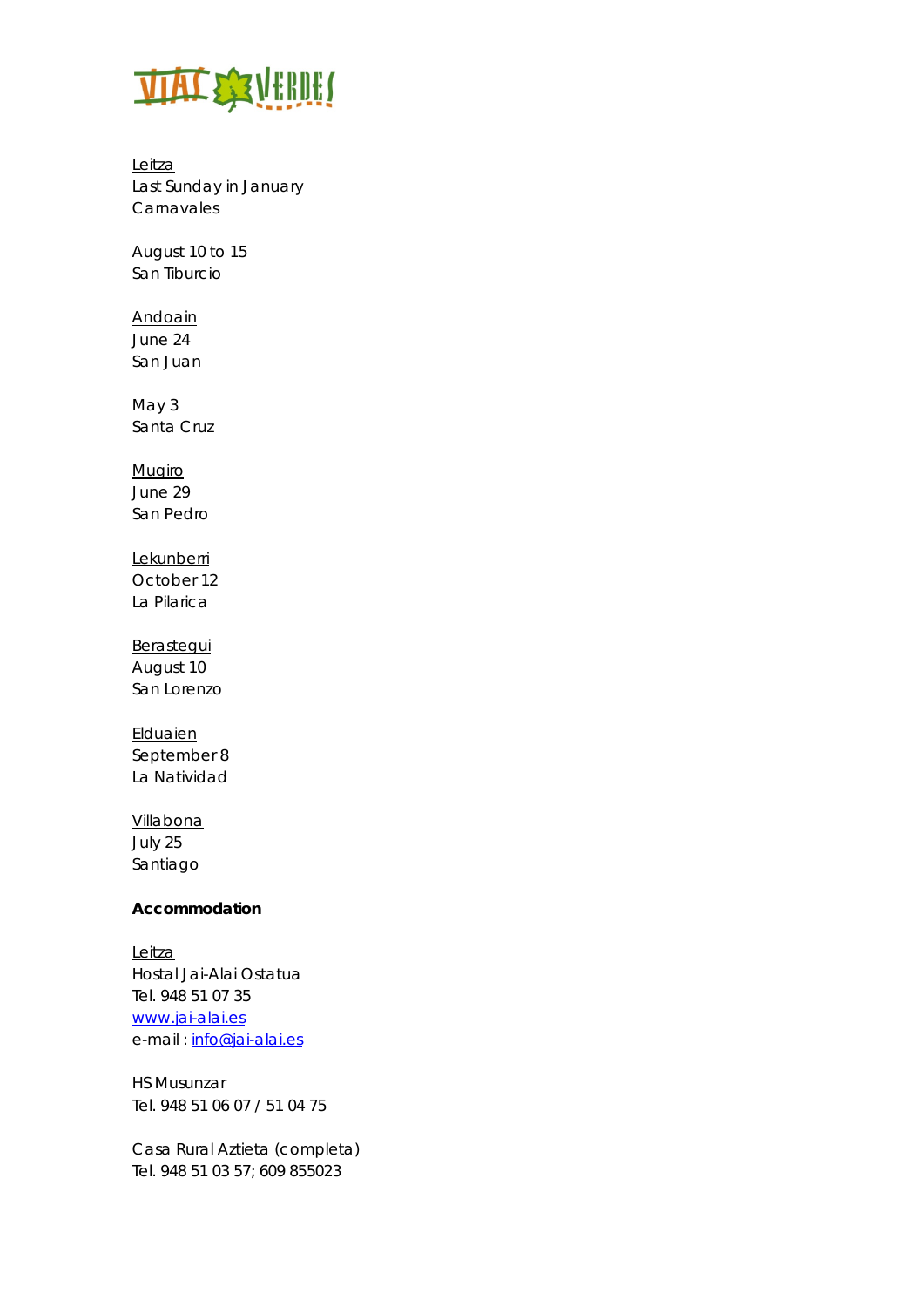

www.aztieta.com maritxubuldain@yahoo.com

Casa Rural Aritzeta (completa) Tel. 948 51 01 80; 685 981 961 www.aritzeta-landaetxea.com

Casa Rural Ozparrun (completa) Tel. 948 51 00 19 / 690 064 546

Apartamentos Guratz Tel. 670 82 11 50

Apartamentos Labaki Tel. 948 51 02 07/ 680 93 60 00

Casa Lesakenea Tel. 619 21 84 02 / 606 24 96 39

Lekunberri Hotel Rural Ayestarán I y II Tel. 948 50 41 27 info@hotelayestaran.com www.hotelayestaran.com

Casa Rural Barbonea (completa) Tel. 948 50 40 96 www.casabarbonea.com info@casabarbonea.com

CR Ezkilenea (completa) 676 88 76 46 / 660 15 68 71

CR Urgain I-II 616 476 308 /948 50 43 51 urgain1-2@hotmail.com www.urgain1-2.com

Camping Aralar. Tel. 948 50 40 11 www.campingaralar.com e-mail: info@campingaralar.com

Más alojamientos, restaurantes, etc. en: http://www.plazaola.org/serviciosturisticos.html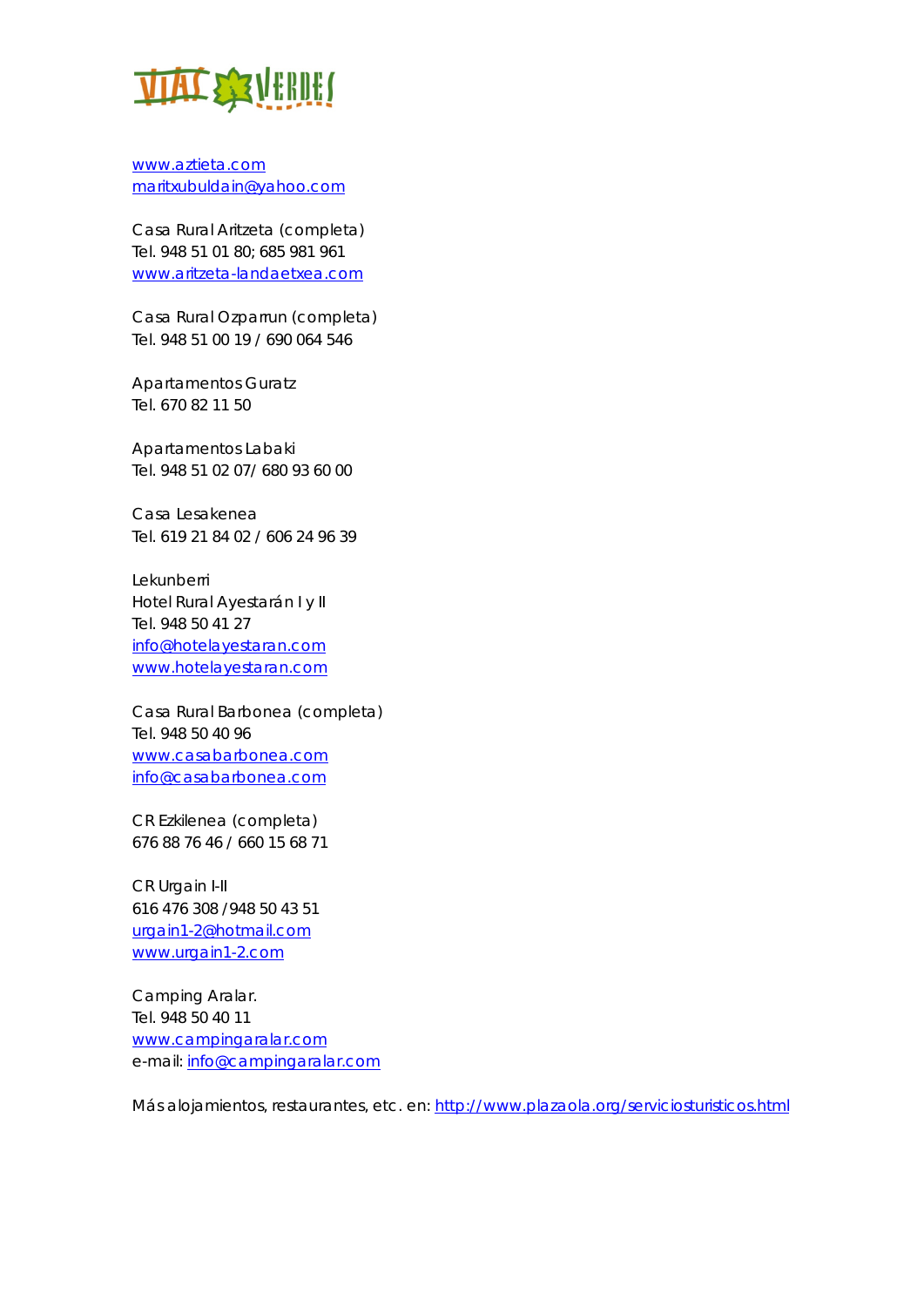

# **Eco-tourism**

Consorcio Turístico Plazaola. Tel. 948 50 72 05. www.plazaola.org e-mail: plazaola@plazaola.org

Leitzaran 31. Vía Verde en la provincia de Guipúzcoa: Tel. 943 59 04 59

La Kantina del Plazaola. Alquiler de Bicicletas. Tel. 948 60 46 44

Oficina de Turismo de Lekunberri. Tel. 948 50 72 04; e-mail: oit.lekunberri@navarra.es

Parque Aventura Beigorri. Lekunberri. www.beigorriaventura.com

Cuevas de Mendukilo. Lekunberri. Tel. 948 39 60 95. www.mendukilo.com

Aralar Zalditegia. Alquiler de caballos. Tel. 948 50 42 14

Mirua Actividades de Naturaleza. Tel. 608 560 369

Bosque de Orgi . Tel. 948 30 53 00 / 620 95 54 54. www.garrapo.com

#### **Managing Authority**

Consorcio Turístico del Plazaola.

Plazaola, 21 31870 Lekunberri Tel: 948 50 72 05 Fax: 948 50 73 33 e-mail: plazaola@plazaola.org http://www.plazaola.org

#### **Town Councils**

Larraun (Lekunberri): Tel. 948 50 42 07

Lekunberri: Tel 948 50 42 11

Leiza: Tel: 948 51 03 10 Areso: Tel 948 51 03 27

Andoain: Tel 943 30 08 30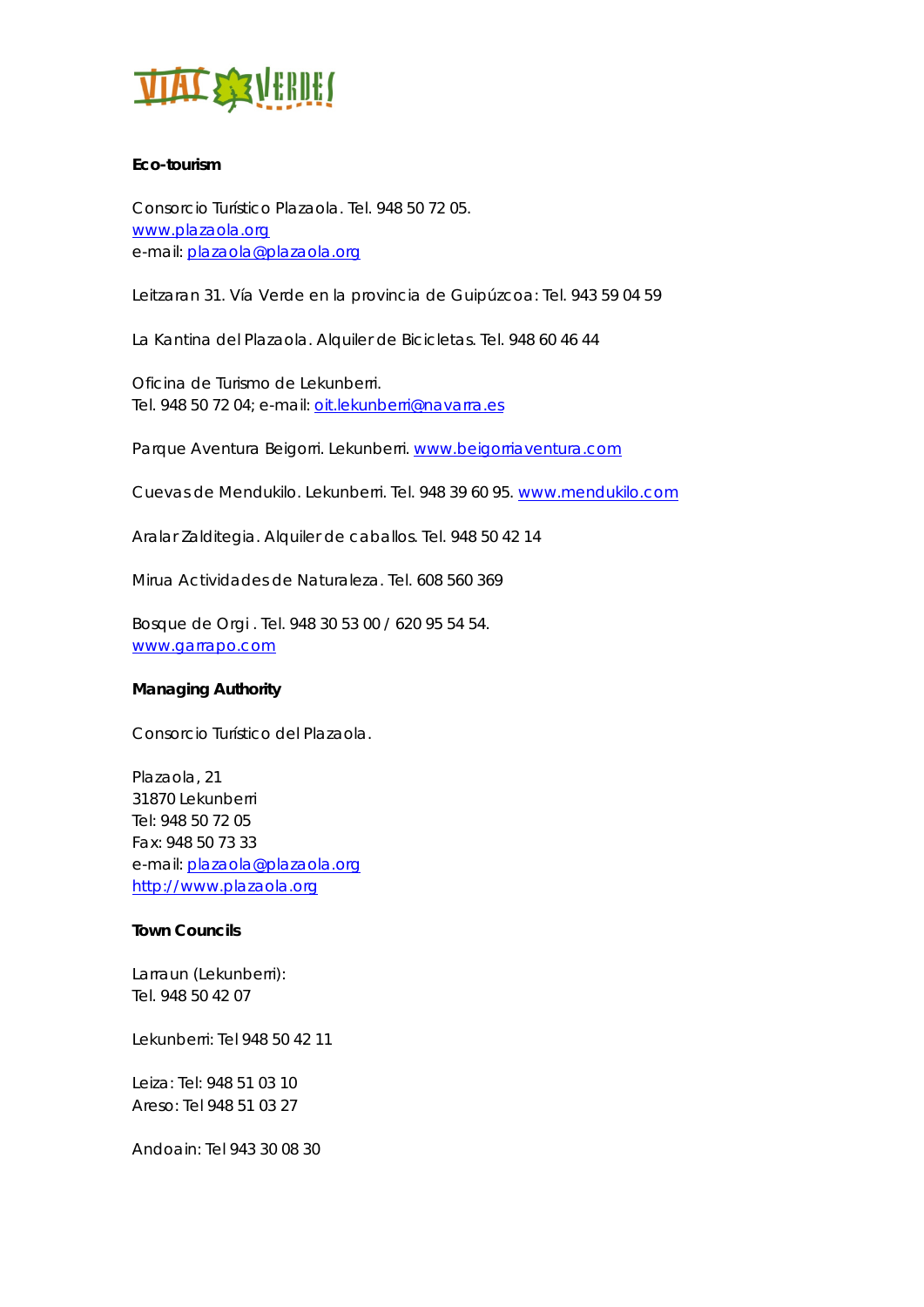

Areso: Tel 948 51 03 27

Andoain: Tel 943 30 08 30

# **Emergencies**

EMERGENCIES: Tel. 062

Ertzaintza: Tel 943 33 25 00

Emergencies (Navarra): Tel 112

# **Coaches & buses**

Lekunberri desde Pamplona y San Sebastián por A15 La Roncalesa: Tel 948 22 20 79

Lekunberri, Uitzi y Leitza desde Pamplona Leitzarán: Tel 948 22 40 15 Mugiroarra: Tel 948 22 71 22

Andoain desde San Sebastián Garayar: Tel 943 55 66 58

#### **Railway**

www.renfe.es Tel. 902 24 02 02

#### **LINKS**



# www.plazaola.org

Enlace del Consorcio Turístico del Plazaola, encargado de gestionar la parte navarra de esta ruta. Explica quiénes son, dónde están y todo la información relativa a los valles de Larraun y Leitzarán: gastronomía, tradiciones, leyendas...

#### www.andoain.org

Página web del Ayuntamiento de Andoain, localidad en la parte guipuzcoana de esta Vía Verde. Ofrece toda la información relativa al municipio, agenda de actividades y posibilidades de paseos y rutas por los alrededores